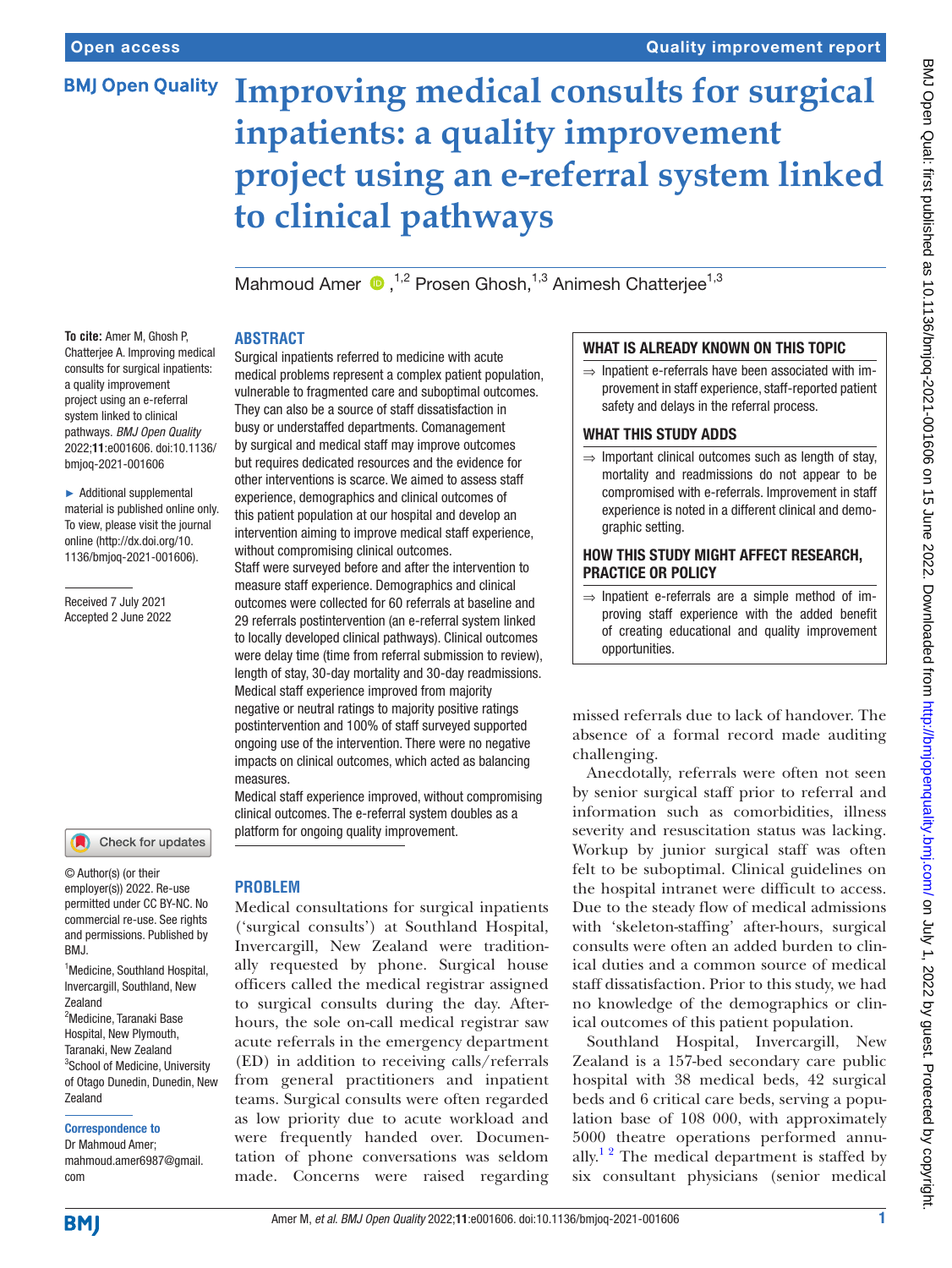#### Open access

officers—SMOs), some of whom are dual-trained as medical subspecialists. Junior staffing levels fluctuate during 2019, there were a maximum of five surgical house officers (two house officers job-shared one position) and seven medical registrars at any one point in time. House officers rotated between surgical and medical runs during the year. The medical department provides acute care for inpatients including critical care, consulting for other disciplines (surgery, obstetrics and gynaecology, psychiatry) and outpatients (both general medical and medical subspecialties). There are no on-site services for medical subspecialties. The closest tertiary hospital is Dunedin Hospital, 2.5 hours by road. Southland Hospital and Dunedin Hospital are both managed by Southern District Health Board (SDHB), Ministry of Health, New Zealand Government.

#### **BACKGROUND**

Caring for medically unwell surgical inpatients can be challenging for physicians and surgeons alike. Proactive interventions such as preoperative clinics and physician comanagement have been associated with improved outcomes. However, this requires dedicated resources $3-5$ which is difficult in stretched health systems.

Electronic referrals have shown benefit over paperbased systems in the outpatient setting, where written advice and appointments can be rapidly actioned, resulting in improved communication,<sup>6</sup> clinic attendance and reduced healthcare costs. $7-9$  Inpatient e-referrals are growing in use but the evidence base is limited to a handful of studies, mostly designed to assist resource allocation for busy departments.<sup>[10–12](#page-7-4)</sup> A recent quality improvement study comparing inpatient e-referrals with paper-based referrals showed improved staff-reported patient safety, user experience and statistically significant reductions in referral time (time from decision to refer to referral submission) and review time (time from referral submission to review). $^{13}$  $^{13}$  $^{13}$ 

#### **MEASUREMENT**

We aimed to assess staff experience as the primary aim for improvement, given the anecdotally low satisfaction with the existing system within the medical department. We aimed to improve medical staff ratings of the referral system from a hypothesised majority negative rating, which was confirmed by the baseline survey results [figure](#page-1-0) 1. We recorded demographics to ensure the two patient samples (baseline and postintervention) were comparable. We also assessed clinical outcomes which acted as balancing measures for the primary aim of the study.

Staff were surveyed prior to data collection in February 2019 and after completion of the postintervention phase in October 2019, using an online survey platform. $^{14}$ Survey questions are located in [online supplemental](https://dx.doi.org/10.1136/bmjoq-2021-001606) [material S2](https://dx.doi.org/10.1136/bmjoq-2021-001606). A five-point multichoice scale was provided (eg, excellent, very good, good, fair, poor) for answers

How would you rate the adequacy of information given by the surgical team regarding the patient they are referring?



<span id="page-1-0"></span>Figure 1 Staff experience at baseline (top panel) and postintervention (bottom panel).

30%

needing a rating. Responders were also able to provide feedback in free text.

40% 50% 60% 70% 80% 90%

Four (out of five) surgical house officers responded to the baseline survey.

- ► Fifty per cent referred 0–2 referrals/week and fifty per cent referred 3–5/week.
- Referred conditions showed considerable variability.
- One hundred per cent of surgical house officers rated medical reviews as 'excellent'.
- Seventy-five per cent supported an e-referral trial.
- One hundred per cent supported a comanagement trial.

Nine medical registrars and SMOs (out of seven medical registrars and six SMOs) responded to the baseline survey.

- Fifty-six percent received 0–2 referrals/week and forty-five per cent received 3–5/week.
- Referred conditions showed considerable variability.
- Seventy-eight per cent rated referral adequacy as 'poor', eleven per cent 'fair' and eleven per cent 'good'.
- ► Fifty-six per cent rated surgical team adherence as 'somewhat', thirty-three per cent 'fairly well' and elevent per cent 'very well'
- ► One hundred per cent supported an e-referral trial.
- ► Fifty-six per cent supported a comanagement trial.
- At baseline, all surgical consults seen in the previous
- 24 hours were discussed at the daily medical handover.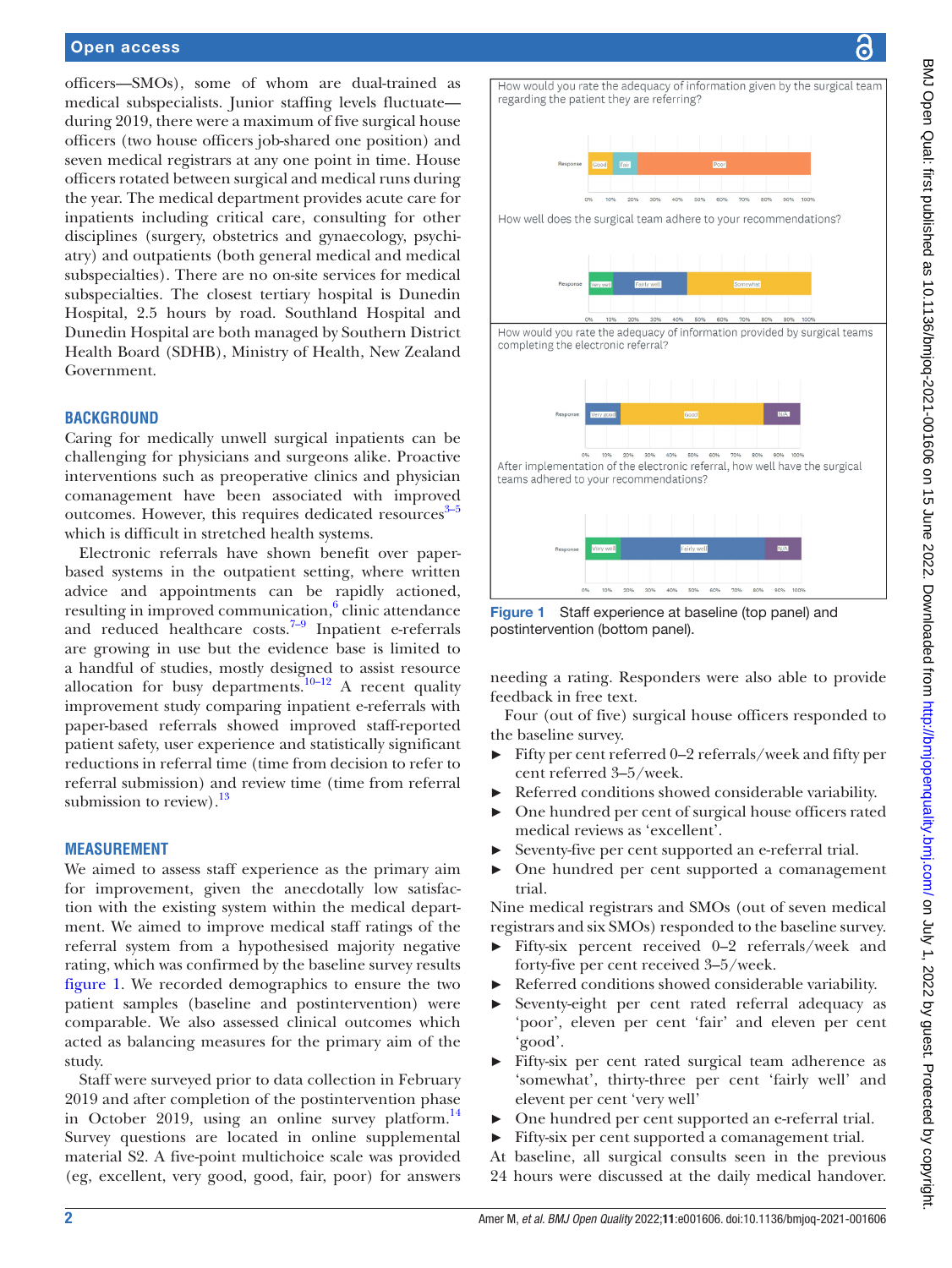<span id="page-2-0"></span>

| Demographics at baseline<br>Table 1 |                                                                                                     |  |
|-------------------------------------|-----------------------------------------------------------------------------------------------------|--|
|                                     | Baseline (n=60)                                                                                     |  |
| Age – mean (SE)                     | 67.8 years (2.6)                                                                                    |  |
| Sex                                 | 55% (33) male, 45% (27) female                                                                      |  |
| Admission type                      | 92% (55) acute 8% (5) elective                                                                      |  |
| Referring team                      | 46.7% (28) general surgery<br>46.7% (28) orthopaedics<br>$6.6\%$ (4) urology                        |  |
| Unnecessary referrals               | $12\%$ (7)                                                                                          |  |
| Review by surgical<br>consultant    | 40% (20) not yet seen<br>42% (21) seen same day<br>18% (9) seen ≥1 day ago (range<br>$1 - 20$ days) |  |
| <b>Resuscitation status</b>         | 50% (25) not documented                                                                             |  |

Referral rate 0.5 /day (60/116)

National Health Index numbers (New Zealand's's unique patient identifier) were taken during handover and recorded in an excel document. Paper notes were retrieved from clinical records to record demographic data into the excel document: age, sex, admission type, referring surgical team, medical sub-type (ie, main organ system involved), date of most recent review by surgical consultant prior to referral and resuscitation status ([table](#page-2-0) 1). The latter two variables were included in demographic data collection as referrals anecdotally lacked consistency in these. Resuscitation status refers to documentation of cardiopulmonary resuscitation (CPR) provision (yes/no) in case of cardiac/respiratory arrest.

12% (6) documented

38% (19) deemed 'not applicable'

Referrals by medical subtype: cardiology 18% (11), respiratory  $12\%$  (7), renal  $15\%$  (9), neurology  $12\%$  (7), gastroenterology 7% (4), rheumatology 3% (2), endocrine 2% (1) and other 19% (11). The remainder of referrals had no acute medical problem and were termed 'unnecessary referrals'.

Clinical outcomes were defined a priori to act as balancing measures for the primary aim of the study (improvement of medical staff experience). The four clinical outcomes (delay time, length of stay (LOS), 30-day mortality and 30-day readmissions) were relevant to everyday practice and could influence ongoing use of the intervention ([online supplemental table 2\)](https://dx.doi.org/10.1136/bmjoq-2021-001606). We chose medians for delay time and LOS (rather than means) as medians were less likely to be affected by outliers in our small data set. Patients and the public were not involved in any way in this study.

# **DESIGN**

Our intervention was developed to address medical staff dissatisfaction with the existing referral system, as reflected in the baseline survey. The baseline survey showed that most surgical and medical staff respondents backed an e-referral system as the intervention. Comanagement was

deemed too resource intensive and received less support from medical staff. Given the low ratings for referral quality and adherence to recommendations, the intervention had to assist surgical house officers in adequate work up of referrals and use of clinical guidelines. We surveyed the referrers (surgical house officers) to ensure their experience was not compromised by the intervention.

We reviewed published interventions for inpatient referrals and collected baseline demographics. Demographic data showed that a significant proportion of referrals had not yet seen a surgical consultant and/or had no documentation of resuscitation status at the time of referral. Therefore, prompts were incorporated into the e-referral to improve these findings, as a secondary aim. Clinical outcomes at baseline showed a median LOS of 7 days, longer than the national average of 2.49 days for all admissions and 6.7 days when day cases were excluded.<sup>1516</sup> The e-referral form required documentation of key clinical details and enabled rapid access to clinical resources with guidance regarding care escalation.

The e-referral form ([online supplemental material](https://dx.doi.org/10.1136/bmjoq-2021-001606)  [S3](https://dx.doi.org/10.1136/bmjoq-2021-001606)) was developed with assistance from SDHB Information Systems using existing intranet software. We gathered suggestions for the e-referral from medical staff at teaching sessions and informal discussions. Several draft e-referral templates were reviewed prior to roll-out in August 2019 ([online supplemental figure 2—](https://dx.doi.org/10.1136/bmjoq-2021-001606)study timeline). The project team consisted of a medical advanced trainee and two SMOs, one of whom was the project supervisor. The data collection team consisted of eight medical registrars and house officers (see acknowledgements).

The information below was mandatory on the e-referral to ensure patients were stable, adequately assessed and the clinical question clearly specified in referrals. We felt this would help improve medical staff experience. The e-referral contained a hyperlink to clinical flowcharts that we developed and referred to as 'pathways' ([online supple](https://dx.doi.org/10.1136/bmjoq-2021-001606)[mental material S3](https://dx.doi.org/10.1136/bmjoq-2021-001606)) with the aim of rapidly assisting the referrer in managing the acute medical problem. There was clear guidance on the pathways regarding escalation of care for patients with early symptoms/signs of critical illness. The e-referral form contained a second hyperlink to 35 existing management guidelines for common inpatient problems (eg, hyponatraemia, pulmonary embolism, GI bleeding) to enable easy access.

Mandatory information on the e-referral form:

- ► NHI (name, age, ward/bed number and team were autofilled).
- Name of medical registrar informed of referral.
- ► Clinical information (free-text box).
- ► Request/question (one line).
- ► Vital signs and Early Warning Score (EWS).
- ► Tick-box to confirm reviewed by senior if EWS >7.
- ► Primary surgical problem (upper gastrointestinal tract, colorectal, hepatobiliary, breast, urological, fracture, joint infection or other).
- ► Admission date and type (acute or elective).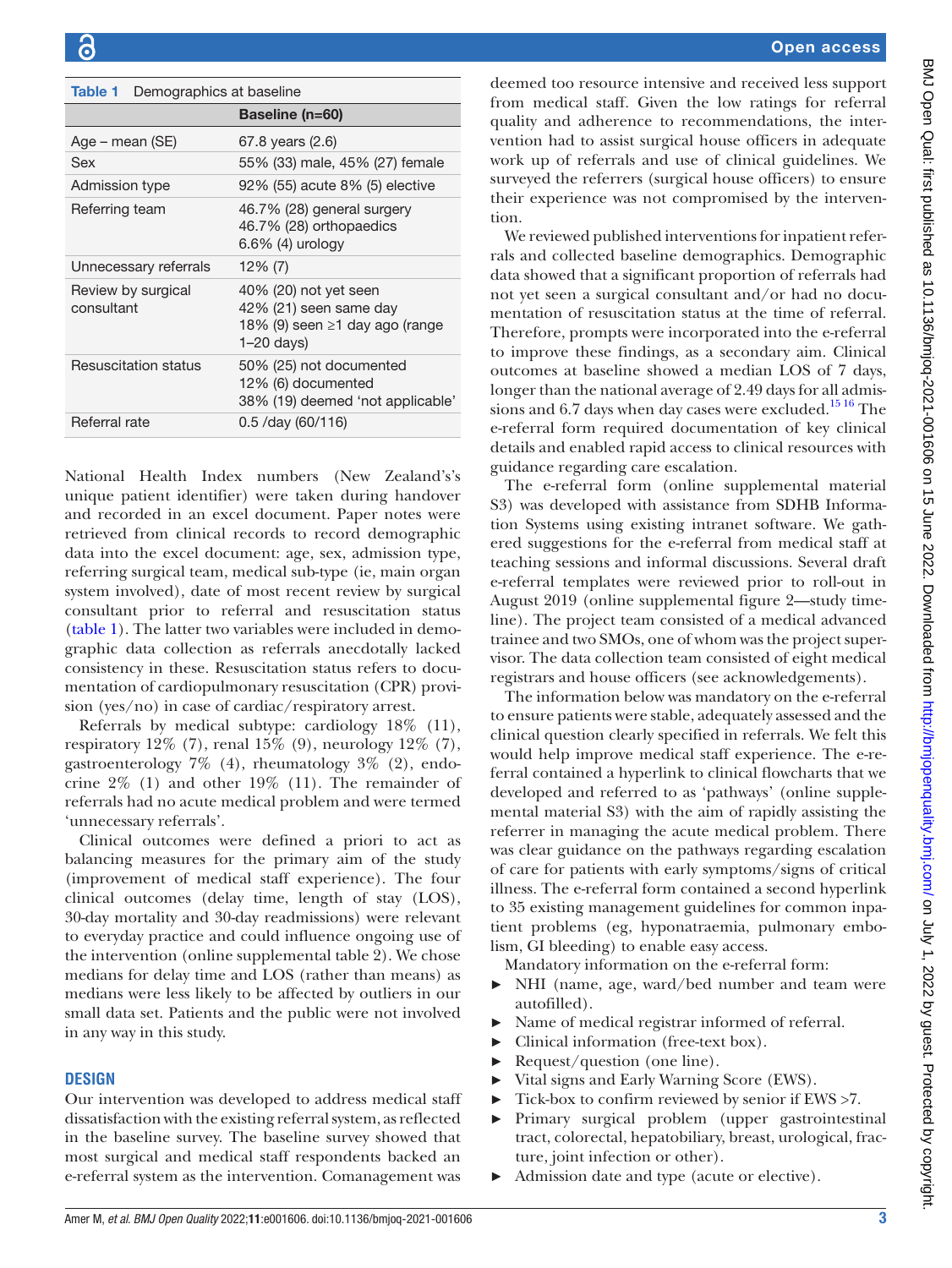- $\triangleright$  Seen by surgical consultant (yes/no) and date last seen if yes.
- Resuscitation status (full cardiopulmonary resuscitation - CPR/no CPR/undecided).
- ► Requesting consultant.

Surgical house officers had to inform the on-call medical registrar that an e-referral was about to be submitted and document this as above—but there was no need to discuss the entire referral over the phone. The requirement to inform the medical registrar was a safety precaution to ensure referrals were not missed. Referrals were electronically accepted or declined by the medical registrar. If declined, a reason had to be documented. After the referral was accepted/declined, a system-generated email was sent to the referrer to inform them.

Roll-out of the e-referral occurred in mid-August 2019 after announcements at morning handover, teaching sessions, email/group messages and a notice on the hospital intranet homepage. Surgical house officers also received a dedicated information session prior to roll-out. The link to the e-referral was added to an existing dropdown menu of e-referrals for other requests (eg, endoscopies, echocardiograms). All e-referrals were treated as part of the patients' medical record and saved on a searchable page accessible to medical and surgical staff.

A nominated medical registrar assisted with queries after roll-out and liaised with IT if any technical issues arose. Instructions regarding the e-referral process have been incorporated into the Southland Hospital medical orientation handbook to ensure continuity. A 'maintenance checklist' was created to ensure the clinical pathways and guidelines are reviewed on a biennial basis by the medical team.

# **STRATEGY**

Our quality improvement study consisted of two 'Plan-Do-Study-Act' (PDSA) cycles with continuous improvement within the second cycle. We measured staff experience, demographics and clinical outcomes with the primary aim of improving medical staff experience.

# **PDSA cycle 1**

We surveyed surgical house officers and medical staff to assess baseline experience, and to gather suggestions for quality improvement. The baseline survey also included questions on common conditions referred, to help assess referral demographics—which was not successful as the variability in responses meant that we needed to objectively gather this data during our second PDSA cycle.

The reportedly poor adequacy of referrals at baseline and suboptimal adherence to recommendations provided by the medical team highlighted the need for a more robust referral system with rapidly accessible clinical resources. There was good support for an electronic referral system from both parties surveyed. We hypothesised that a two-pronged intervention consisting of an

e-referral and clinical resources would improve medical staff experience without compromising clinical outcomes.

At baseline, the top four problems referred were cardiology, respiratory, renal and neurology conditions. Demographic data also showed that a high proportion of cases had not been reviewed by a surgical consultant prior to referral and documentation of resuscitation status was infrequent. We included specific prompts in the e-referral template to address these two findings.

We developed single-page clinical pathways based on common subspecialty problems: fast atrial fibrillation, acute asthma, acute exacerbation of chronic obstructive pulmonary disease (COPD), hyperkalaemia and delirium. We also created a folder on the hospital intranet containing copies of selected hospital guidelines—again mainly cardiology, respiratory, renal and neurology conditions. The e-referral form contained hyperlinks to the clinical pathways and hospital guidelines folder to enable rapid access. A large proportion of 'delay time' data was missing at baseline, so by using an e-referral that saved the time of referral submission and medical review, we hypothesised that this would reduce the amount of missing data.

# **PDSA cycle 2**

Several draft versions of the e-referral were peer-reviewed by medical staff, instead of risking clinical disruption due to repeated modification of the intervention after roll-out. After roll-out, we encouraged staff to report technical issues or suggestions to enable ongoing quality improvement. For example, the free-text boxes in the e-referral were enlarged after suggestions by multiple surgical house officers, to enable inclusion of adequate clinical information.

We surveyed staff after the intervention phase to reassess staff experience. The post intervention survey also contained questions to gauge uptake of the intervention. We collected demographics and analysed clinical outcomes postintervention to compare with baseline.

# **RESULTS**

Five (out of five) surgical house officers responded to the postintervention survey:

- Sixty per cent rated medical reviews as 'excellent' and forty per cent 'very good'.
- ► Eighty per cent used the e-referral and twenty per cent did not use the e-referral.
- Twenty per cent used the pathways/hospital guidelines 'frequently', forty per cent 'sometimes' and forty per cent 'rarely'.
- ► Forty per cent rated the pathways as 'extremely useful', forty per cent 'somewhat useful' and twenty per cent 'very useful'.
- ► Forty per cent rated the hospital guidelines as 'extremely useful', forty per cent 'somewhat useful' and twenty per cent 'not so useful'.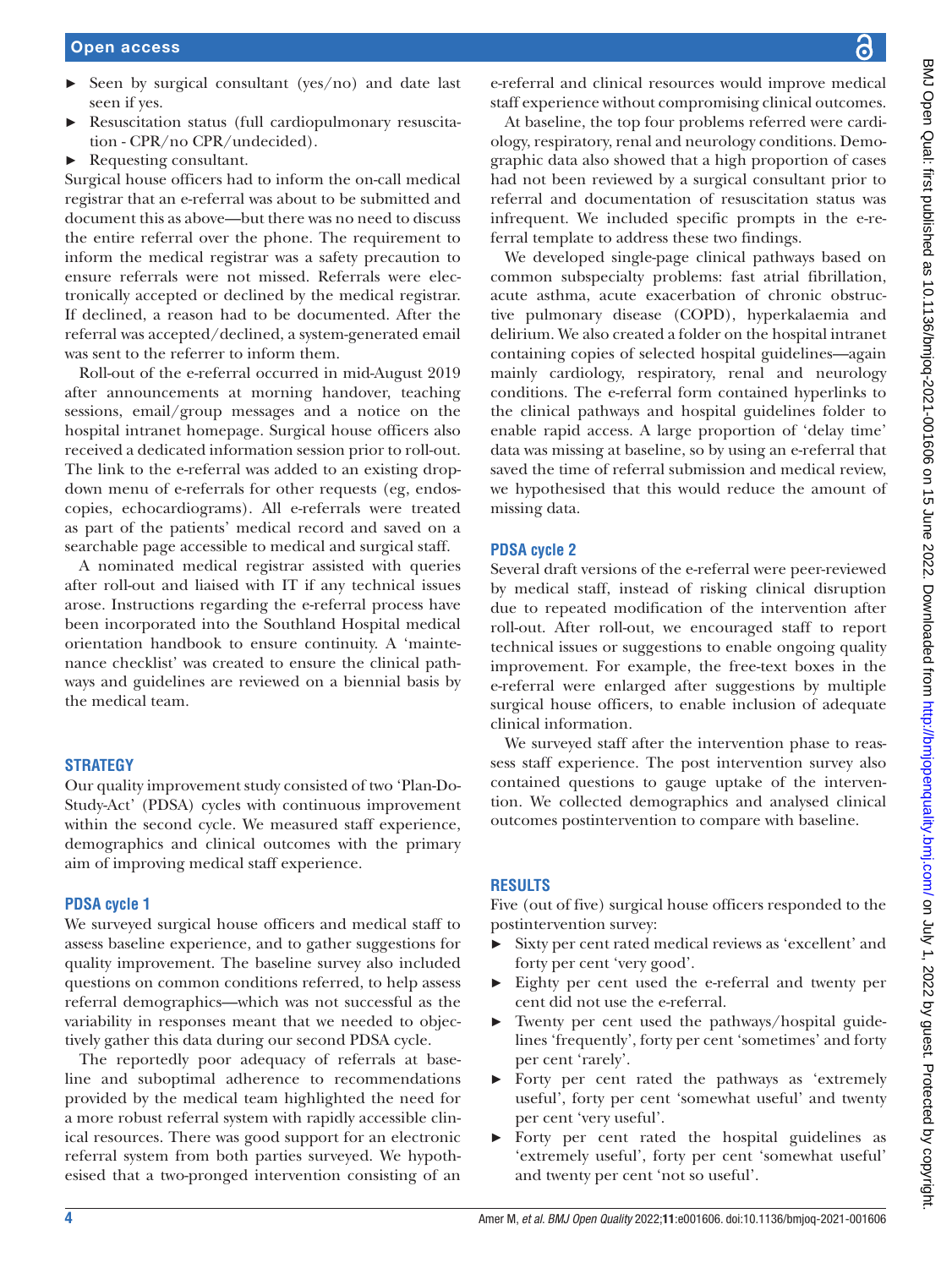- ► Sixty per cent were unaware of any referrals made after the roll-out without using the e-referral.
- Twenty per cent were aware of 3–4 referrals and twenty per cent were aware of ≥4 referrals.
- Sixty per cent rated the e-referral process as 'easy', twenty per cent 'very easy' and twenty per cent 'indifferent'.

Six medical registrars and consultants (out of seven medical registrars and six consultants) responded to the postintervention survey. Responses were used to measure medical staff experience postintervention are shown in [figure](#page-1-0) 1.

- ► Sixty-seven per cent rated adequacy of referrals as 'good', seventeen per cent 'very good' and sixteen per cent 'not applicable'
- ► Sixty-seven per cent rated adherence to recommendations 'fairly well', seventeen per cent 'very good' and sixteen per cent 'not applicable'.
- ► Sixty-seven percent 'usually remembered' to acknowledge the e-referral at the time of patient review and thirty-three percent 'never remembered'.
- ► One hundred per cent supported ongoing use of the e-referral.

The proportion of missing data at baseline versus postintervention was 17% vs 17% for 'review by surgical consultant'; 17% vs 0% for 'resuscitation status'; 0.02% vs 10% for 'medical diagnosis' and 45% vs 31% for 'delay time'. Data were 100% complete for all other variables.

Referral demographics postintervention are shown in [online supplemental table 3.](https://dx.doi.org/10.1136/bmjoq-2021-001606) Compared with baseline, the proportion of patients not seen by a surgical consultant prior to referral and lacking documentation of resuscitation status decreased. Referrals termed as 'unnecessary' also decreased. During the intervention phase, the average rate of referrals/day did not decrease, suggesting that our intervention did not create a barrier to referrals.

Referrals by medical subtype postintervention: cardiology  $31\%$  (8), respiratory  $23\%$  (6), renal  $11\%$  (3), neurology 8% (2), gastroenterology 4% (1), rheumatology  $0\%$  (0), endocrine  $4\%$  (1) and other  $11\%$  (3). The remainder of referrals had no acute medical problem and were termed 'unnecessary referrals' ([online supple](https://dx.doi.org/10.1136/bmjoq-2021-001606)[mental table 3\)](https://dx.doi.org/10.1136/bmjoq-2021-001606).

A statistically significant decrease in median LOS from 7 days to 6 days was observed postintervention. There was no difference in delay time, 30-day readmissions or mortality ([table](#page-4-0) 2). P values were calculated using the

Kruskal-Wallis test for continuous variables and Fisher's exact test for categorical variables.

Post hoc power analysis<sup>17</sup> showed that our LOS outcome had 74.6% power and for the remaining outcomes statistical power was <50%. Due to the lack of similar studies, we could not calculate statistical power a priori.

Run charts for delay time are shown in [online supple](https://dx.doi.org/10.1136/bmjoq-2021-001606)[mental figure 3](https://dx.doi.org/10.1136/bmjoq-2021-001606) and LOS in [online supplemental figure](https://dx.doi.org/10.1136/bmjoq-2021-001606)  [4](https://dx.doi.org/10.1136/bmjoq-2021-001606). Data for all referrals are represented in [online supple](https://dx.doi.org/10.1136/bmjoq-2021-001606)[mental figures 3–6](https://dx.doi.org/10.1136/bmjoq-2021-001606). When more than one referral occurred on the same date, data are represented as individual time points. Both delay time and LOS showed significant data variability, however the variability in LOS appears to have decreased during the intervention phase. Run charts for 30-day mortality and readmissions are shown in [online](https://dx.doi.org/10.1136/bmjoq-2021-001606)  [supplemental figures 5 and 6](https://dx.doi.org/10.1136/bmjoq-2021-001606).

Due to the time taken for manual data collection during the baseline phase, we collected data for 60 consecutive referrals only, rather than continuous data collection until the intervention phase began. This explains the time-gap between the baseline and intervention phases on the run-charts' x-axis. We analysed data for 29 consecutive referrals after intervention roll-out (rather than 60 referrals) due to time constraints—the annual staff changeover period was nearing and multiple registrars including the primary author (MA) needed to rotate to a different hospital to meet training requirements. Data collection continued as the e-referral system automatically saves completed referrals.

Our findings are plausible as our intervention should logically lead to improved medical staff experience without compromising clinical outcomes. Statistical power may have been lacking for clinical outcomes but the limitations of post hoc power calculations are well documented.[18](#page-7-9) The improvement in staff experience is similar to that observed in the study by Shephard *et al*. [13](#page-7-5)

The observed reduction in LOS may seem contradictory to the lack of improvement in delay time—however, we did not measure the time between decision to refer and referral submission. Additionally the reduction in LOS could be due to other factors, such as improved junior staff education/experience resulting in earlier and more effective management.

<span id="page-4-0"></span>

| <b>Table 2</b> Clinical outcomes at baseline versus postintervention |                                    |                                    |         |
|----------------------------------------------------------------------|------------------------------------|------------------------------------|---------|
|                                                                      | <b>Baseline (n=60)</b>             | Intervention $(n=29)$              | P value |
| Delay time - median (IQR)                                            | 89 mins (37.5-156)                 | 139 mins (37–235)                  | 0.30    |
| Hospital LOS median (IQR)                                            | 7 days (4.3–16.8)                  | 6 days $(2-10)$                    | 0.03    |
| 30-day mortality                                                     | $5\%$ (3)                          | $0\%$ (0)                          | 0.55    |
| 30-day readmissions                                                  | 0.23 readmissions/referral (14/60) | 0.38 readmissions/referral (11/29) | 0.21    |
| LOS, length of stay.                                                 |                                    |                                    |         |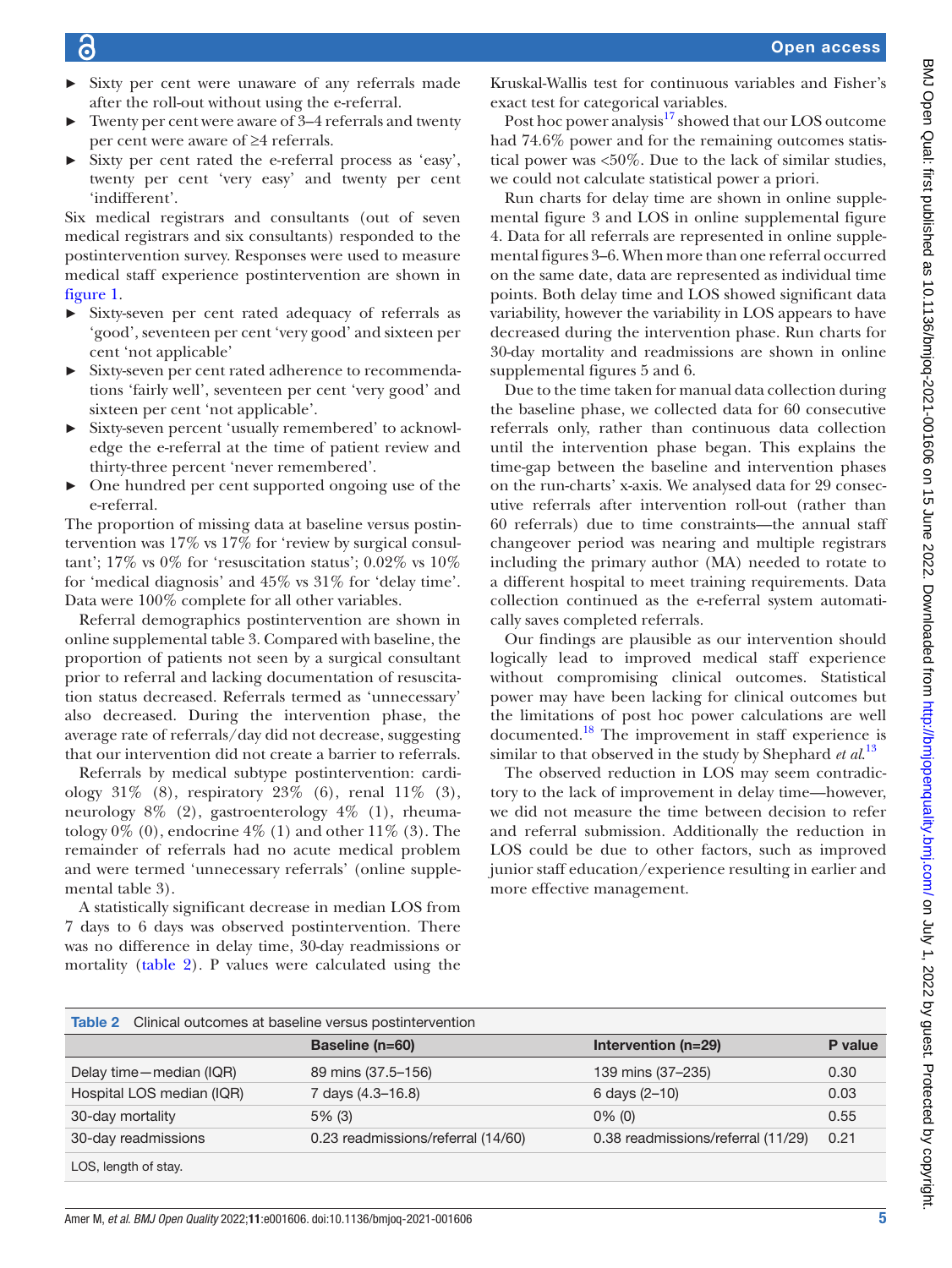# **LESSONS AND LIMITATIONS**

Strengths of our study include measurement of staff experience before and after the intervention, demographics to ensure the two samples were comparable and clinical outcomes, which acted as balancing measures for our primary outcome (medical staff experience). Staff feedback was also used to guide study design. Demographic data collection identified shortfalls in patient care that were anecdotally observed prior to the study (low rates of senior surgical review prior to referral and low documentation of resuscitation status). These shortfalls were addressed in the intervention in addition to the primary outcome. Our intervention included an educational component in the form of rapidly accessible clinical pathways/guidelines. Clinical outcomes suggested that the improvement in medical staff experience did not come at the cost of worse patient outcomes. Surgical house officer experience also remained positive.

Limitations include our small study sample and reliance on subjective self-reported survey responses by the small number of participants to assess staff experience. Randomisation of referrals into baseline and e-referral arms could have improved the statistical quality of our study but may have led to unintended clinical disruption, low uptake and adverse patient outcomes. Blinding was not possible to implement.

Our aim of improving medical staff experience risked doing so at the expense of surgical house officers' experience, however the survey responses of surgical house officers do not suggest this was the case. Anecdotally, surgical house officers felt more prepared to approach common inpatient medical problems using the e-referral system; however, this should be formally assessed in a future quality improvement project. Relying on self-reported survey data has its limitations but we feel it would have been impractical and time-consuming to assess staff experience by a third party or via face-to-face interviews. The survey responses were anonymous and it was not possible to identify individual staff members' responses.

We did not set an objective improvement target for our primary outcome given it was qualitative (medical staff experience). We avoided measuring medical staff experience based on a single survey question asking for a 'rating' of the referral system but instead we asked specific questions to help identify the reasons for staff dissatisfaction at baseline. This helped to develop our intervention with these reasons in mind and likely explains the significant improvement in medical staff experience postintervention.

Anecdotally, most medical staff respondents were medical registrars and therefore the survey results are likely to be representative of staff involved in the referral process (SMOs saw referrals at least once but were not directly involved in the referral process). In retrospect, we could have made the surveys available to surgical house officers and medical registrars only but this would have prevented the opportunity for SMOs to voice their opinions.

The data collection team consisted of four medical registrars and four house officers who also participated in the clinical care of the patients involved, which introduces the risk of observer bias. To minimise this risk, there was an equal proportion of potential reviewers and potential referrers (house officers rotated between medical and surgical teams throughout the year). There was no pressure from seniors to roll out the intervention or to provide positive feedback.

Some variables for example, 'unnecessary referrals' were prone to classification bias as we didn't have a specific definition for them. Having said so, the term used in the data collection file was self-explanatory: 'no medical problem' and the majority of referrals termed 'unnecessary' were for patients with stable comorbidities referred for 'medical optimisation' despite having no acute medical problem. Using pre-defined criteria and a less pejorative term for these referrals is important for future PDSA cycles.

We relied on observational data so the possibility of residual confounding cannot be excluded. Inclusion of more variables for example, ethnicity, comorbid burden would have helped to minimise the risk of confounding and enabled comparison of the study population with other patient groups. We attempted to minimise confounding by prospective data collection and undertaking our study away from the annual staff changeover periods (November–December 2018 and November– December 2019).

Due to time constraints, we were unable to complete data collection for the entire baseline phase given the need for manual data retrieval. However, we collected baseline data for twice the number of referrals compared with the intervention phase, so our baseline sample is likely to be representative. We did not objectively measure changes in clinical knowledge or behaviour as the primary aim of our study was to assess medical staff experience. There were no incident reports related to the intervention to our knowledge.

Our intervention could be split into two separate 'subinterventions'–the e-referral and the clinical pathways. We did not examine the effect of each subintervention on medical staff experience or clinical outcomes. We feel such an analysis would have had low clinical significance as the pathways/hospital guidelines largely assisted the referrers whereas the e-referral largely assisted the reviewers. Our two-pronged intervention was designed to benefit both parties so if one subintervention was removed, we feel that staff experience and uptake would have been compromised. However, incrementally rolling out the two subinterventions would have allowed an extra PDSA cycle.

One-third of medical staff who completed the postintervention survey never remembered to click 'acknowledge referral' at the time of reviewing the patient–which explains why the proportion of missing data for 'delay time' did not significantly change postintervention, as time of review was only recorded when the e-referral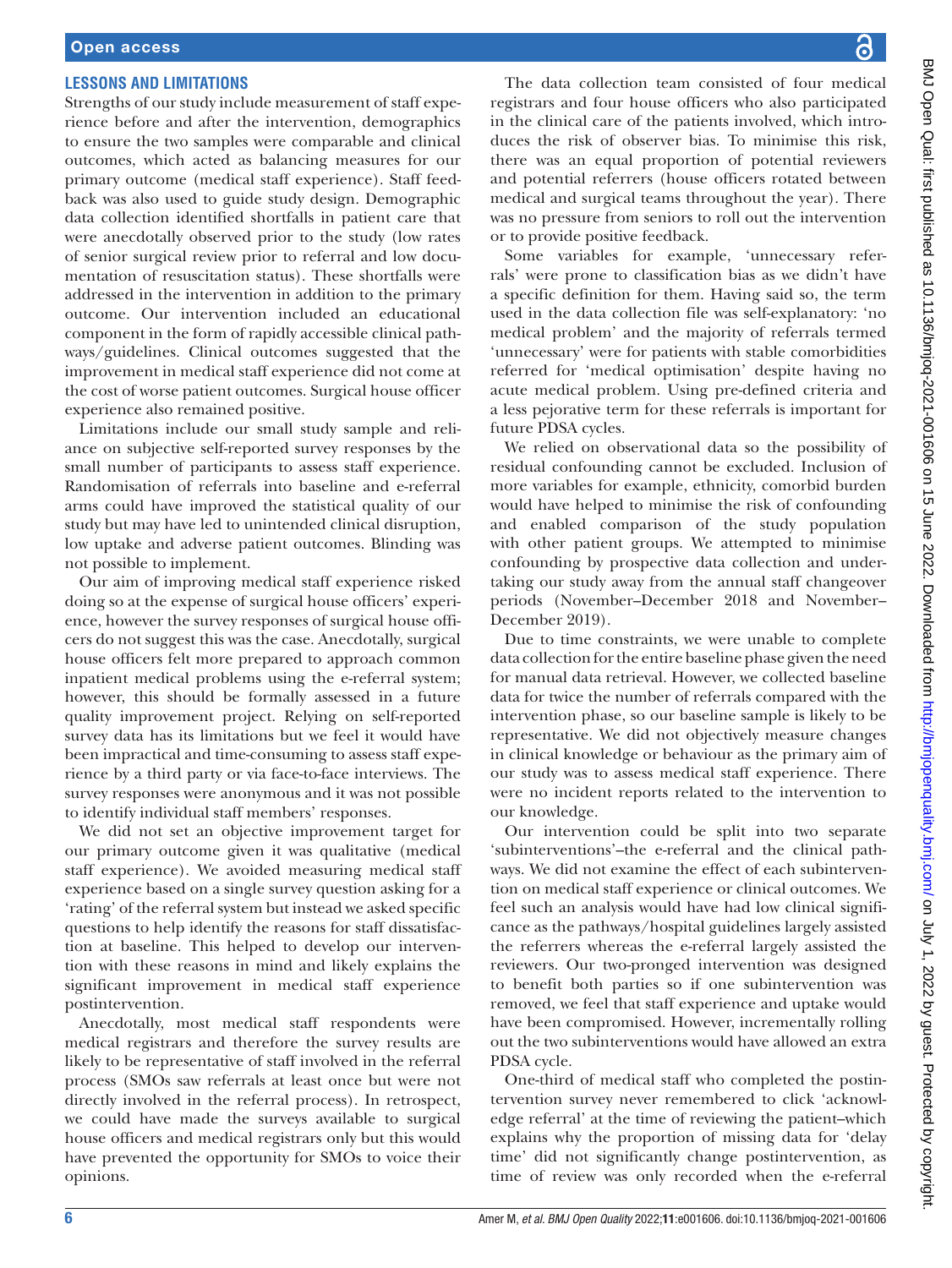was acknowledged. Future PDSA cycles should address this, such as using an electronic reminder sent to the accepting doctor for example. Uptake was good but could be improved further, as nearly half the surgical house officers were aware of referrals made without using the e-referral.

The median LOS in our study at baseline and postintervention was comparable to the national average for admissions excluding day cases (6.7 days), and our study did not include day cases either. However, comparing a median with a mean assumes normal distribution of data. We felt that calculating median LOS was more representative of our data given the small samples. The observed reduction in LOS was statistically significant but given it was a secondary outcome, it deserves dedicated study to confirm this change. Delay time appeared to increase postintervention but this did not reach statistical significance. Delay time was shorter than Shephard *et al*'s study<sup>[13](#page-7-5)</sup> during both study phases (1.5 hours vs 21.75 hours at baseline and 2.3 hours vs 18.55 hours postintervention). However, this is probably reflective of the different study setting and context. Change in 30-day readmissions and mortality were also non-significant.

Our study's findings support ongoing use of the intervention, but longer-term data are needed to consolidate this. The e-referral system enables future quality improvement projects without the need for manual data extraction as all referral data are saved. At the time of writing this manuscript, further PDSA cycles or quality improvement projects using the e-referral system have not yet occurred due to the COVID-19 pandemic and staffing.

If we were to repeat this study, we would have included more PDSA cycles to enhance our intervention further. We feel that staff experience should continue to be the primary improvement outcome for future projects, with clinical outcomes acting as balancing measures. An additional clinical outcome of interest is 'ED waiting time' for admitted patients awaiting a ward bed—to confirm whether the observed reduction in LOS is associated with decreased ED congestion. Inclusion of patient perspectives would also be worthwhile and this has not been studied before in this patient population to our knowledge. Adding more clinical pathways is another opportunity for future improvement.

# **CONCLUSION**

We developed an e-referral system for surgical inpatients referred to medicine, resulting in improved medical staff experience and no compromise in clinical outcomes.

While electronic outpatient referral systems have been shown to improve efficiency, the evidence for inpatient e-referral systems is scarce, aside from a similar study which showed improvement in user experience and delays. $13$  We believe our project is the first to study inpatient e-referrals with inclusion of important clinical outcomes such as LOS, 30-day readmissions and patient mortality. These outcomes served as balancing measures

for the primary outcome (staff experience). Our study provides benchmarks for audits in an understudied area of quality improvement. Longer-term data will help to confirm whether our findings are sustained. We identified aspects of our intervention that deserve further quality improvement.

Replicating our intervention elsewhere does rely on existing IT software for inpatient referrals, which is not available in many hospitals. Given the benefits, we believe our study will encourage hospital managers to invest in IT software to enhance inpatient care. In the meantime, clinicians can use existing resources (eg, setup a hospital email account and use an e-referral document template). The gradual roll-out of Hospital Health Pathways<sup>19</sup> (an online manual developed by clinicians for over 500 medical conditions) throughout New Zealand is likely to replace the clinical pathways/guidelines used in our study. We feel that linking Hospital Health Pathways to inpatient e-referrals will be an opportunity to enhance future inpatient care and staff education.

We believe our intervention is sustainable as staff experience improved and uptake was satisfactory. We also included measures to ensure ongoing use of the intervention and encourage future quality improvement initiatives.

Acknowledgements Many thanks to Suzanne Blackley, Information Systems, Southern District Health Board for her assistance with the e-referral; Dr Elise Aitchison, Dr Kiri Diack, Dr Holly Ingram, Dr Max Rubin, Dr Jed Leishman, Dr Matt McCall, Dr Mike Peebles and Dr Jared Vautier for their help with data collection; the medical SMOs at Southland Hospital for their valuable advice throughout the study; Dr Evan Wilson for his IT tips and Jan Little (Charge Nurse, Surgical Ward) for helping us locate the monthly surgical ward admission numbers on TrendCare.

Contributors Manuscript prepared by MA who is the guarantor responsible for the overall content and was mainly involved in the conduction and reporting stages. The manuscript was approved by the coauthors AC and PG who were mainly involved with study design. AC was the project supervisor.

Funding The authors have not declared a specific grant for this research from any funding agency in the public, commercial or not-for-profit sectors.

Competing interests MA received reimbursement of conference and travel costs by Southern District Health Board (employer at time of project) to attend the Internal Medicine Society of Australia and New Zealand (IMSANZ) conference in 2020, where this project was presented as an oral presentation.

Patient and public involvement Patients and/or the public were not involved in the design, or conduct, or reporting, or dissemination plans of this research.

Patient consent for publication Not applicable.

Provenance and peer review Not commissioned; externally peer reviewed.

Data availability statement Data are available on reasonable request. Anonymised data can be provided on request.

Supplemental material This content has been supplied by the author(s). It has not been vetted by BMJ Publishing Group Limited (BMJ) and may not have been peer-reviewed. Any opinions or recommendations discussed are solely those of the author(s) and are not endorsed by BMJ. BMJ disclaims all liability and responsibility arising from any reliance placed on the content. Where the content includes any translated material, BMJ does not warrant the accuracy and reliability of the translations (including but not limited to local regulations, clinical guidelines, terminology, drug names and drug dosages), and is not responsible for any error and/or omissions arising from translation and adaptation or otherwise.

Open access This is an open access article distributed in accordance with the Creative Commons Attribution Non Commercial (CC BY-NC 4.0) license, which permits others to distribute, remix, adapt, build upon this work non-commercially, and license their derivative works on different terms, provided the original work is